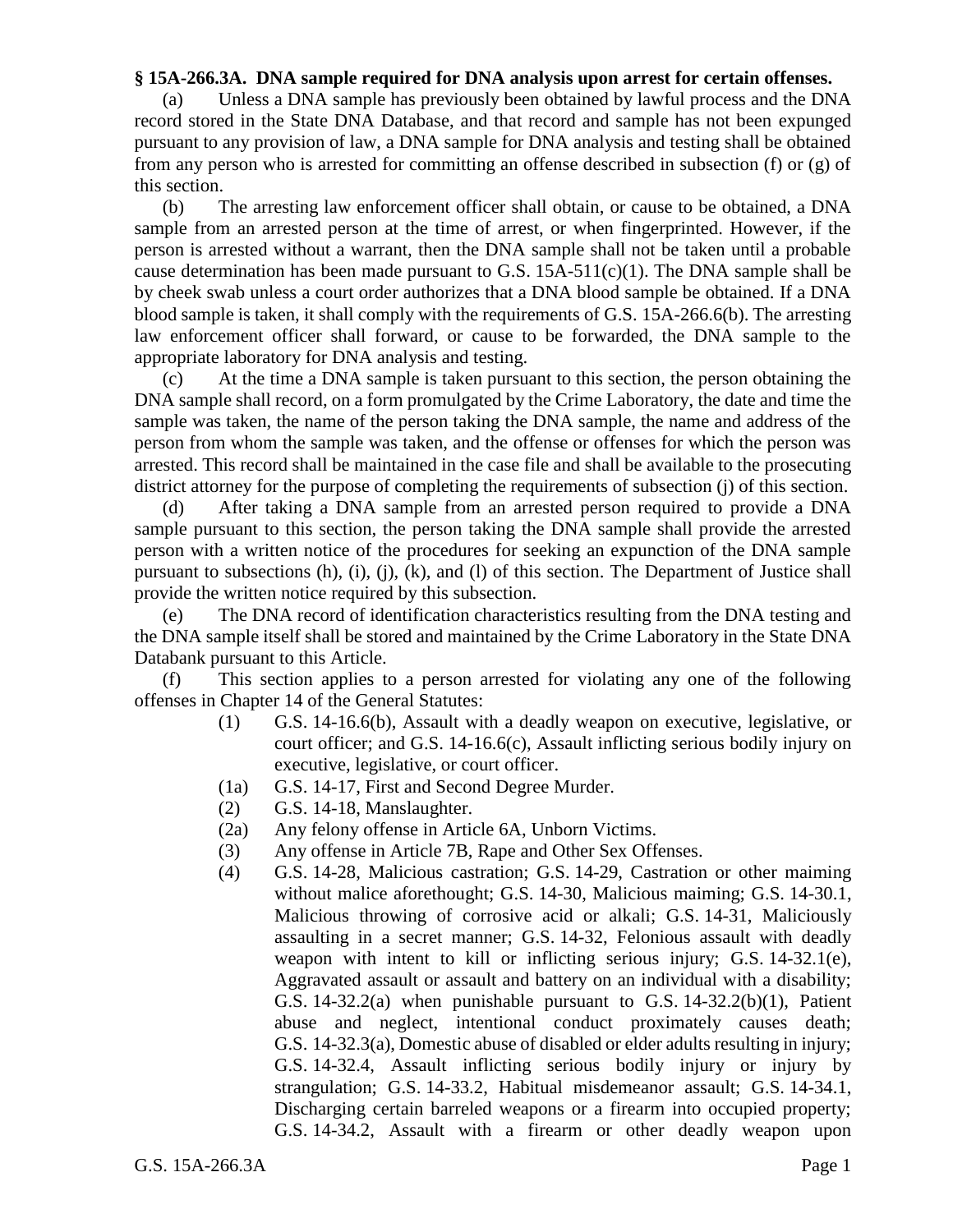governmental officers or employees, company police officers, or campus police officers; G.S. 14-34.4, Adulterated or misbranded food, drugs, etc.; intent to cause serious injury or death; intent to extort; G.S. 14-34.5, Assault with a firearm on a law enforcement, probation, or parole officer or on a person employed at a State or local detention facility; G.S. 14-34.6, Assault or affray on a firefighter, an emergency medical technician, medical responder, emergency department nurse, or emergency department physician; G.S. 14-34.7, Assault inflicting serious injury on a law enforcement, probation, or parole officer or on a person employed at a State or local detention facility; G.S. 14-34.9, Discharging a firearm from within an enclosure; and G.S. 14-34.10, Discharge firearm within enclosure to incite fear.

- (5) Any offense in Article 10, Kidnapping and Abduction, or Article 10A, Human Trafficking.
- (5a) Any offense in Article 13, Malicious Injury or Damage by Use of Explosive or Incendiary Device or Material.
- (6) G.S. 14-51, First and second degree burglary; G.S. 14-53, Breaking out of dwelling house burglary; G.S. 14-54(a1), Breaking or entering buildings with intent to terrorize or injure; G.S. 14-54.1, Breaking or entering a place of religious worship; and G.S. 14-57, Burglary with explosives.
- (7) Any offense in Article 15, Arson.
- (8) G.S. 14-87, Armed robbery; Common law robbery punishable pursuant to G.S. 14-87.1; and G.S. 14-88, Train robbery.
- (8a) G.S. 14-163.1(a1), Assaulting a law enforcement agency animal, an assistance animal, or a search and rescue animal willfully killing the animal.
- (9) Any offense which would require the person to register under the provisions of Article 27A of Chapter 14 of the General Statutes, Sex Offender and Public Protection Registration Programs.
- (10) G.S. 14-196.3, Cyberstalking.
- (10a) G.S. 14-202, Secretly peeping into room occupied by another person.
- (10b) G.S. 14-258.2, Possession of dangerous weapon in prison resulting in bodily injury or escape; G.S. 14-258.3, Taking of hostage, etc., by prisoner; and G.S. 14-258.4, Malicious conduct by prisoner.
- (11) G.S. 14-277.3A, Stalking.
- (12) G.S. 14-288.9, Assault on emergency personnel with a dangerous weapon or substance.
- (13) G.S. 14-288.21, Unlawful manufacture, assembly, possession, storage, transportation, sale, purchase, delivery, or acquisition of a nuclear, biological, or chemical weapon of mass destruction; exceptions; and G.S. 14-288.22, Unlawful use of a nuclear, biological, or chemical weapon of mass destruction.
- (14) G.S. 14-318.4(a), Child abuse inflicting serious injury and G.S. 14-318.4(a3), Child abuse inflicting serious bodily injury.
- (15) G.S. 14-360(a1), Cruelty to animals; maliciously kill by intentional deprivation of necessary sustenance; and G.S. 14-360(b), Cruelty to animals; maliciously torture, mutilate, maim, cruelly beat, disfigure, poison, or kill.
- (16) G.S. 14-401.22(e), Attempt to conceal evidence of non-natural death by dismembering or destroying remains.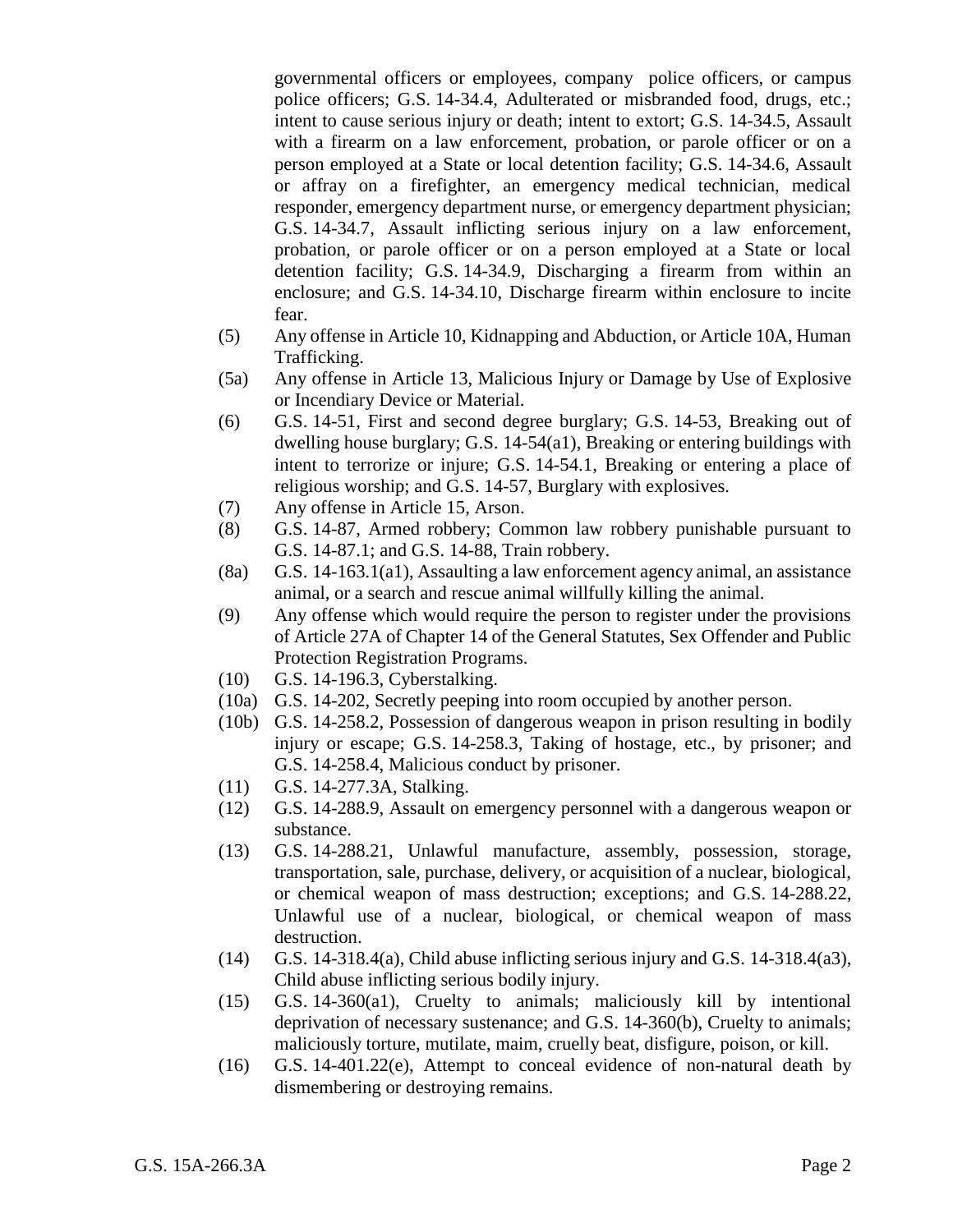(g) This section also applies to a person arrested for attempting, solicitation of another to commit, conspiracy to commit, or aiding and abetting another to commit, any of the violations included in subsection (f) of this section.

(h) The Crime Laboratory shall remove a person's DNA record, and destroy any DNA biological samples that may have been retained, from the State DNA Database and DNA Databank if both of the following are determined pursuant to subsection (i) of this section:

- (1) As to the charge, or all charges, resulting from the arrest upon which a DNA sample is required under this section, a court or the district attorney has taken action resulting in any one of the following:
	- a. The charge has been dismissed.
	- b. The person has been acquitted of the charge.
	- c. The defendant is convicted of a lesser-included misdemeanor offense that is not an offense included in subsection (f) or (g) of this section.
	- d. No charge was filed within the statute of limitations, if any.
	- e. No conviction has occurred, at least three years has passed since the date of arrest, and no active prosecution is occurring.
- (2) The person's DNA record is not required to be in the State DNA Database under some other provision of law, or is not required to be in the State DNA Database based upon an offense from a different transaction or occurrence from the one which was the basis for the person's arrest.

(i) Prior to June 1, 2012, upon the occurrence of one of the events in sub-subdivision d. or e. of subdivision (1) of subsection (h) of this section, the defendant or the defendant's counsel shall provide the prosecuting district attorney with a signed request form, promulgated by the Administrative Office of the Courts, requesting that the defendant's DNA record be expunged from the DNA Database and that any biological samples in the DNA Databank be destroyed. On or after June 1, 2012, upon the occurrence of one of the events in sub-subdivision d. or e. of subdivision (1) of subsection (h) of this section, no request form shall be required and the prosecuting district attorney shall initiate the procedure provided in subsection (j) of this section.

(j) Prior to June 1, 2012, within 30 days of the receipt of the form required by subsection (i) of this section or the occurrence of one of the events in sub-subdivision a., b., or c. of subdivision (1) of subsection (h) of this section; and on or after June 1, 2012, within 30 days of the occurrence of one of the events in subdivision (1) of subsection (h) of this section, the prosecuting district attorney shall determine if a DNA sample was taken pursuant to this section, and if so, shall do all of the following:

- (1) Verify and indicate the facts of the qualifying event on a verification form promulgated by the Administrative Office of the Courts.
- (2) Include the last known address of the defendant, as reflected in the court files, on the verification form.
- (3) Sign the verification form or, if the defendant was acquitted or the charges were dismissed by the court, obtain the signature of a judge.
- (4) Transmit the verification form to the Crime Laboratory.

(k) Within 90 days of receipt of the verification form, the Crime Laboratory shall do all of the following:

- (1) Determine whether the requirement of subdivision (2) of subsection (h) of this section has been met.
- (2) If the requirement has been met, remove the defendant's DNA record and samples as required by subsection (h) of this section.
- (3) Mail to the defendant, at the address specified in the verification form, a notice doing either of the following: